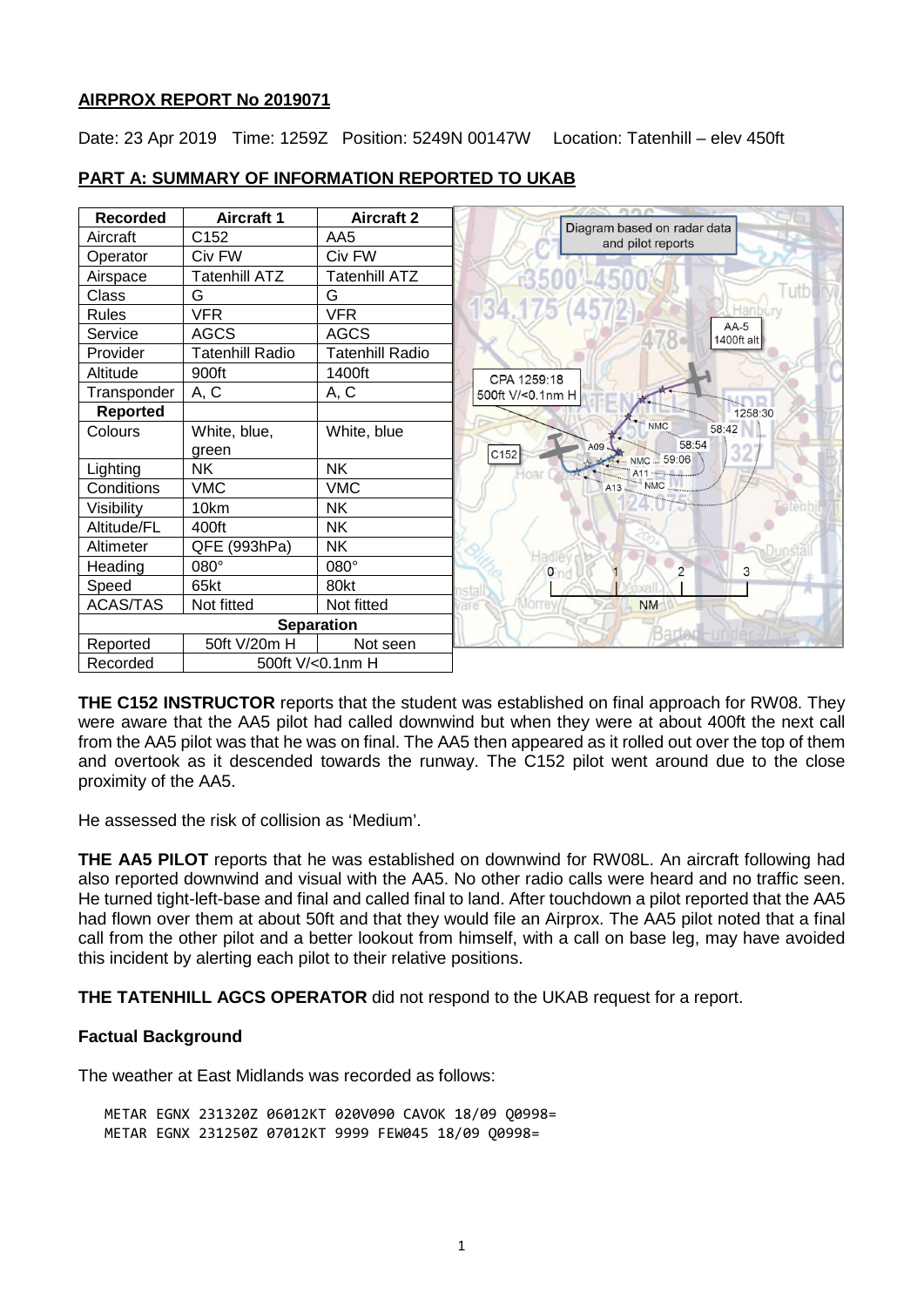## **Analysis and Investigation**

## **UKAB Secretariat**

The C152 and AA5 pilots shared an equal responsibility for collision avoidance and not to operate in such proximity to other aircraft as to create a collision hazard<sup>[1](#page-1-0)</sup>. An aircraft operated on or in the vicinity of an aerodrome shall conform with or avoid the pattern of traffic formed by other aircraft in operation<sup>[2](#page-1-1)</sup>.

## **Summary**

An Airprox was reported when a C152 and an AA5 flew into proximity in the Tatenhill visual circuit at 1259hrs on Tuesday 23rd April 2019. Both pilots were operating under VFR in VMC, both in receipt of an AGCS from Tatenhill Radio.

## **PART B: SUMMARY OF THE BOARD'S DISCUSSIONS**

Information available consisted of reports from both pilots and radar photographs/video recordings. Relevant contributory factors mentioned during the Board's discussions are highlighted within the text in bold, with the numbers referring to the Contributory Factors table displayed in Part C.

Members quickly agreed that this incident had resulted from each pilot losing SA on the position and intentions of the other. In this respect, GA members reiterated that it was essential for pilots operating in the visual circuit to report their position accurately with their intentions. The Board recognised that in a training environment this may not always be the case, for example a student pilot making a late or incorrect call, but that this in turn required extra vigilance from instructors such that integration with other traffic was not jeopardised. The Board agreed that, ultimately, it was for the AA-5 pilot to ensure that he integrated with the C152 ahead (**CF1**), and that by turning tight left-base he had not done so (**CF2, CF3, CF6**). It was also apparent that the AA-5 pilot had not heard or assimilated the C152 pilot's 'final' call (**CF5**), although without any R/T transcripts, members could not determine whether the C152 student had actually made a final call before CPA. In this respect, members agreed with the AA-5 pilot's analysis of actions that could have been taken to afford further mitigation, particularly the introduction of a 'base' call for information purposes in the A/G environment (**CF4**).

It was unfortunate that the design of the aircraft was such that the high-wing C152 was obscured to the low-wing AA-5, and vice versa, (**CF7**), and members surmised that each pilot was concentrating on the runway, perhaps to the detriment of a more robust lookout (**CF8**). GA members commented that this incident was a timely reminder of the need for low-wing aircraft to drop the outboard wing to conduct a scan up the approach path before turning final in case there were aircraft already on the approach that had not been assimilated (as in this case), or were potentially radio-failure or non-radio equipped.

In the event, neither pilot saw the other until after CPA (**CF9**) and so no further action could have been taken by either to increase separation. Members initially thought that this situation warranted a Category A risk assessment (a situation that stopped just short of collision) but, on consideration of the radar replay, it was evident that the aircraft had been separated vertically by about 500ft shortly before CPA and that the C152 pilot had seen and taken avoiding action on the AA-5 soon after. The Board felt that the C152 pilot's assessment of separation was more likely the separation shortly afterwards, as the AA-5 descended steeply in front and into his field of view whilst conducting his tight circuit. Members therefore agreed that although the potential for a catastrophic outcome had been plain, in actuality the AA-5 had probably passed over the C152 with an appreciable degree of vertical separation. Notwithstanding, it was clear to the Board that safety had been much reduced below the norm and that there had been a real risk of collision. Accordingly, they agreed that the risk of collision was probably best described as Category B.

l

<span id="page-1-0"></span><sup>1</sup> SERA.3205 Proximity.

<span id="page-1-1"></span><sup>2</sup> SERA.3225 Operation on and in the Vicinity of an Aerodrome.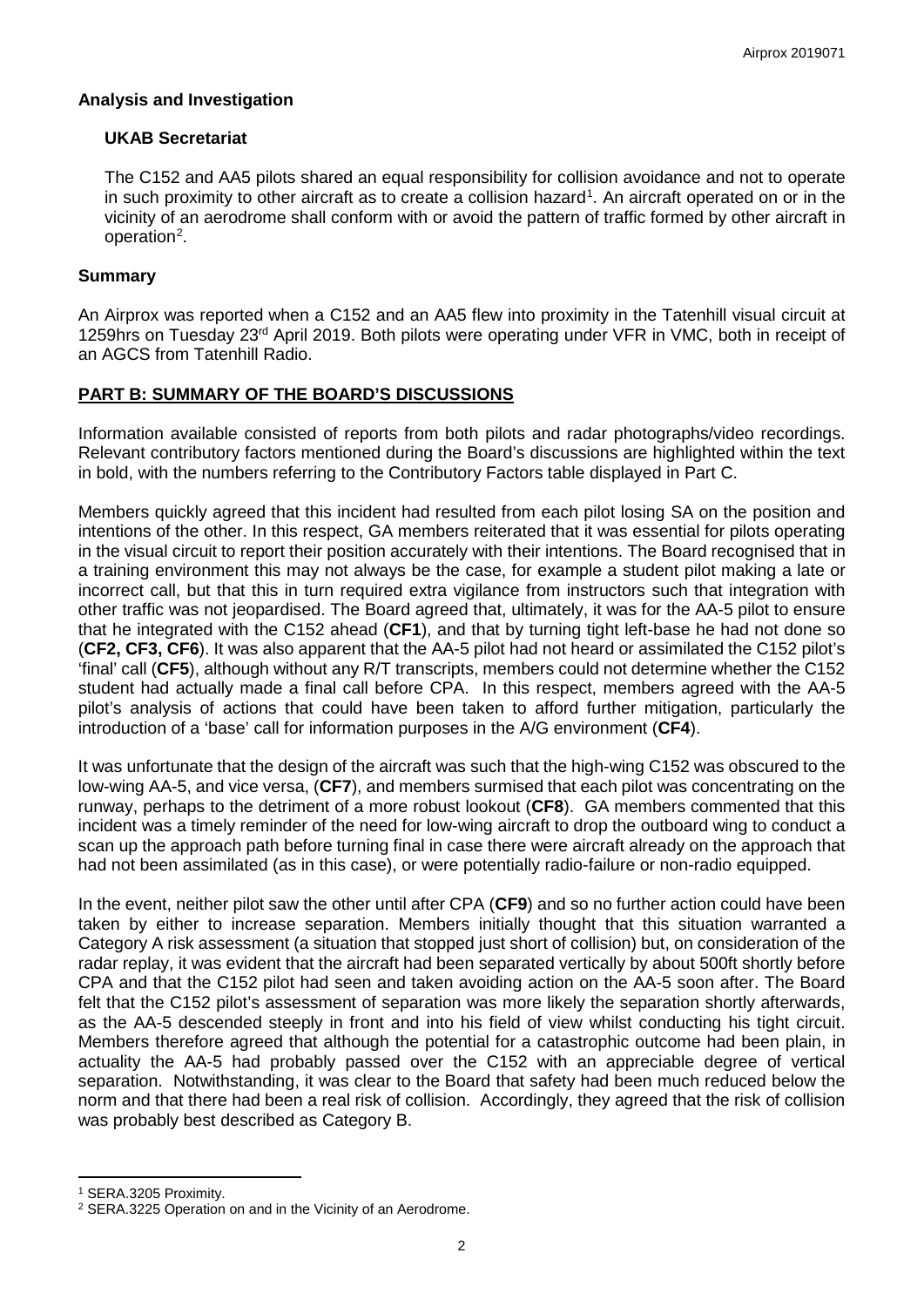The Board also discussed R/T procedure at aerodromes with an AGCS. It was noted that the Skyway code provided information and advice in this regard but members felt that there was potential for improvement, particularly with regard to position reporting and the SA that afforded to other pilots in the circuit and those joining. In particular, it was felt that a call using a format of 'left/right base for runway XX' would afford valuable SA to those on final and joining. The Board felt strongly enough that they resolved to recommend that, 'The CAA review R/T procedures at non-ATS aerodromes'.

# **PART C: ASSESSMENT OF CAUSE AND RISK**

### Contributory Factors:

| 2019071        |                                                                |                                       |                                                                     |
|----------------|----------------------------------------------------------------|---------------------------------------|---------------------------------------------------------------------|
| CF.            | Factor                                                         | <b>Description</b>                    | <b>Amplification</b>                                                |
|                | <b>Flight Elements</b>                                         |                                       |                                                                     |
|                | <b>• Regulations, Processes, Procedures and Compliance</b>     |                                       |                                                                     |
| $\mathbf{1}$   | <b>Human Factors</b>                                           | • Flight Crew ATM Procedure Deviation | Regulations/procedures not complied with                            |
|                | <b>• Tactical Planning and Execution</b>                       |                                       |                                                                     |
| $\overline{2}$ | <b>Human Factors</b>                                           | • Action Performed Incorrectly        | Incorrect or ineffective execution                                  |
| 3              | <b>Human Factors</b>                                           | • Aircraft Navigation                 | Did not avoid/conform with the pattern of traffic already<br>formed |
| 4              | <b>Human Factors</b>                                           | • Accuracy of Communication           | Ineffective communication of intentions                             |
|                | • Situational Awareness of the Conflicting Aircraft and Action |                                       |                                                                     |
| 5              | <b>Human Factors</b>                                           | • Understanding/Comprehension         | Pilot did not assimilate conflict information                       |
| 6              | <b>Human Factors</b>                                           | • Monitoring of Other Aircraft        | Pilot did not sufficiently integrate with the other aircraft        |
|                | • See and Avoid                                                |                                       |                                                                     |
| 7              | Contextual                                                     | • Poor Visibility Encounter           | One or both aircraft were obscured from the other                   |
| 8              | <b>Human Factors</b>                                           | • Distraction - Job Related           | Pilot looking elsewhere                                             |
| 9              | <b>Human Factors</b>                                           | • Monitoring of Other Aircraft        | Non-sighting or effectively a non-sighting by one or both pilots    |

## Degree of Risk: B.

Recommendation: The CAA review R/T procedures at non-ATS aerodromes.

### Safety Barrier Assessment<sup>[3](#page-2-0)</sup>

In assessing the effectiveness of the safety barriers associated with this incident, the Board concluded that the key factors had been that:

### **Ground Elements:**

**Situational Awareness of the Confliction and Action** were assessed as **not used** because neither pilot was in receipt of a surveillance based FIS.

### **Flight Elements:**

l

**Regulations, Processes, Procedures and Compliance** were assessed as **ineffective** because the AA-5 pilot did not integrate with the C152 ahead in the visual circuit.

<span id="page-2-0"></span><sup>&</sup>lt;sup>3</sup> The UK Airprox Board scheme for assessing the Availability, Functionality and Effectiveness of safety barriers can be found on the [UKAB Website.](http://www.airproxboard.org.uk/Learn-more/Airprox-Barrier-Assessment/)